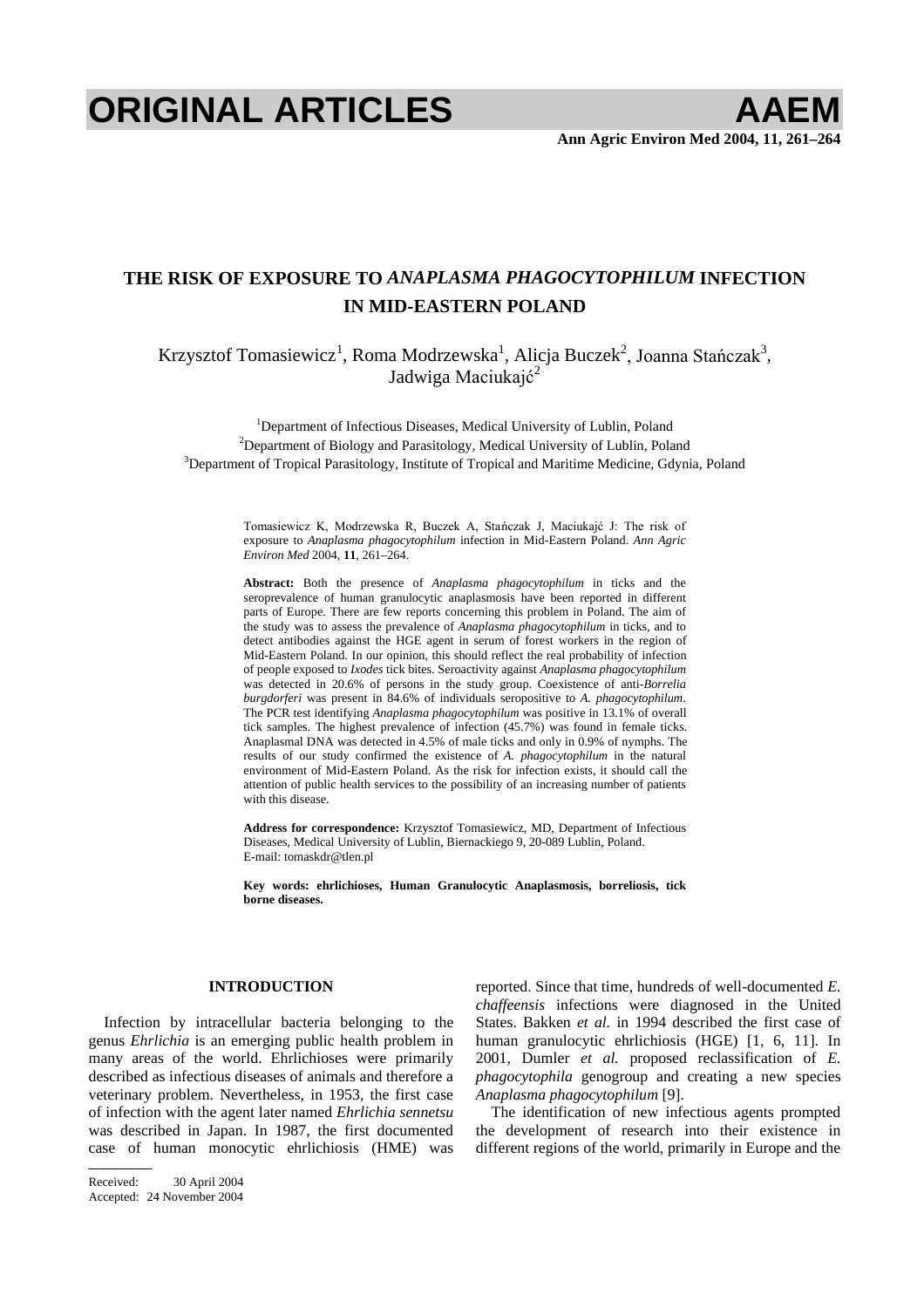United States. In Europe, the first *E. chaffensis* infection was described in Portugal in 1991, and in Slovenia in 1997 the first molecularly confirmed clinical case of HGE was reported [21, 26]. Serologic evidence of granulocytic ehrlichiosis in humans has been also described in several European countries, including Germany, Sweden, Norway, Great Britain, Switzerland, France, Belgium and Italy [2, 3, 7, 10, 14, 16, 22, 24, 27, 31]. Poland officially "joined" this group of countries in 2000, when Grzeszczuk *et al.* published a preliminary report confirming the presence of human anaplasmosis in our country [12].

*Anaplasma phagocytophilum* was detected in ticks in several European countries, using molecular techniques. It is highly interesting that studies conducted in Great Britain, Slovenia and France revealed the genetic diversity of *A. phagocytophilum* [4, 14, 24, 25]. On the other hand, there was no genetic diversity among isolates in Switzerland and Italy [4, 8]. As many authors have noticed, the fact of using different primers in the polymerase chain reaction (PCR) should be considered while one interprets these results [4, 24].

Assessment of the scope *A. phagocytophilum* of the presence of in ticks in a particular region, and of the risk for exposure in a population is a great challenge for scientists. Reports confirming *A. phagocytophilum* infection in ticks in different European countries should call the attention of public health services to the possibility of an increasing number of patients with this little-known disease. Taking this problem into consideration, we started this study to verify whether *A. phagocytophilum* is present in ticks in the region of Mid-Eastern Poland. At the same time, we tested seroactivity against *A. phagocytophilum* in people exposed to *Ixodes* tick bites in this region, to assess the real probability for acquiring the infection.

#### **MATERIALS AND METHODS**

The serological studies of IgG against *A. phagocytophilum* were performed in 63 individuals (59 males and 4 females; mean age  $48 \pm 7.2$  years), with occupational exposure to tick bites. The study group consisted of forest workers from Lublin province and the eastern part of Świętokrzyskie province (Starachowice district). All of study participants had a history of tick bites, usually multiple and during the preceding 12 months. Each participant was informed of the aim of the study and informed consent was given. All serum samples were frozen at -20ºC immediately after centrifugation. Special attention was paid to the history of Lyme borreliosis symptoms (particularly erythema migrans) and/or symptoms of anaplasmosis.

The control group consisted of 30 healthy blood donors (all males; mean age  $35 \pm 3.2$ ), all of whom denied tick bites.

The presence of anti-*A. phagocytophilum* IgG was examined using an indirect immunofluorescnence antibody assay (IFA) test kit HE IFA IgG: Focus Technologies, USA. The laboratory assay was used according to the manufacturer' instructions. Results with titer  $\geq$  1:64 were considered as positive; and as negative, titers < 1:64. Simultaneously the serum was screened for anti-*Borrelia burgdorferi* antibodies IgG and IgM using immunoenzyme assay (ELISA) kit Borrelia IgM, IgG (Biomedica, Austria).

Detection of *Anaplasma* phagocytophillum in ticks was performed only in adult organisms and nymphs thought most commonly to attack humans. Ticks were collected in the same regions in which the screened persons resided. Samples were kept in 70% ethanol. Prepared ticks were investigated with PCR according to Rijpkema *et al.* method. The primers EHR 521 and EHR 747 were used to amplify a fragment of 16S rDNA specific for *Anaplasma phagocytophilum* [19, 20, 23].

DNA amplification was carried out in 25 µl of reaction mixture consisting of 0.65 U of Taq polymerase, 2.5 µl reaction buffer for polymerase, 2.5 ml 50 mM  $MgCl<sub>2</sub>$ , 2.5 µl of 2.5 mM dNTPs mixture, 0.5 µl EHR 521 and 0.5 µl EHR 747 primers in concentration 10  $\mu$ M each, 13.35  $\mu$ l of sterile double-distilled water (DDW) and 2.5 µl of DNA sample.

In each PCR reaction, *Anaplasma phagocytophilum* infected HL60 cells served as the positive control, and DDW does as negative control. All reactions were carried out in Perkin Elmer Gene Amp PCR system 2000 thermal cyclers (Perkin Elmer, USA).

Detection of 247 bp specific amplification product was carried out by 2% agarose gel electrophoresis. The electrophoresis was accomplished with a current intensity of 500 mA and voltage of 150V.

**Statistical analysis.** Statistics of variables was completed using Pearson's  $\chi^2$  test, and  $p \le 0.05$  was considered statistically significant.

#### **RESULTS**

In the study group of forest workers seroactivity against *Anaplasma phagocytophilum* was detected in 13 of 63 individuals (20.6%) (Tab. 1). Coexistence of anti-*Borrelia burgdorferi* was present in 11 of 13 (84.6%) individuals seropositive to *A. phagocytophilum*; this was obviously statistically significant ( $p < 0.05$ ).

None of blood donors (control group) had antibodies against *A. phagocytophilum*.

Simultaneously, we analyzed the study participants according to incidence of symptoms and serological evidences of *Borrelia burgdorferi* infection. Seropositivity was found in 60.3%. Surprisingly, 1 of 30 healthy blood donors (3.3%) tested positive for *Borrelia burgdorferi*  IgG assay.

Of the 694 tick samples prepared, 91 (13.1%) were positive in the PCR test identifying *A. phagocytophilum*. The highest prevalence of infection was found in female ticks (79 of 173,  $= 45.7\%$ ). Anaplasmal DNA was detected in 9 of 202 male ticks (4.5%) and only in 3 of 319 nymphs (0.9%) (Tab. 2). The rate of infection was significantly higher in adult ticks than in nymphs  $(p<0.05)$ .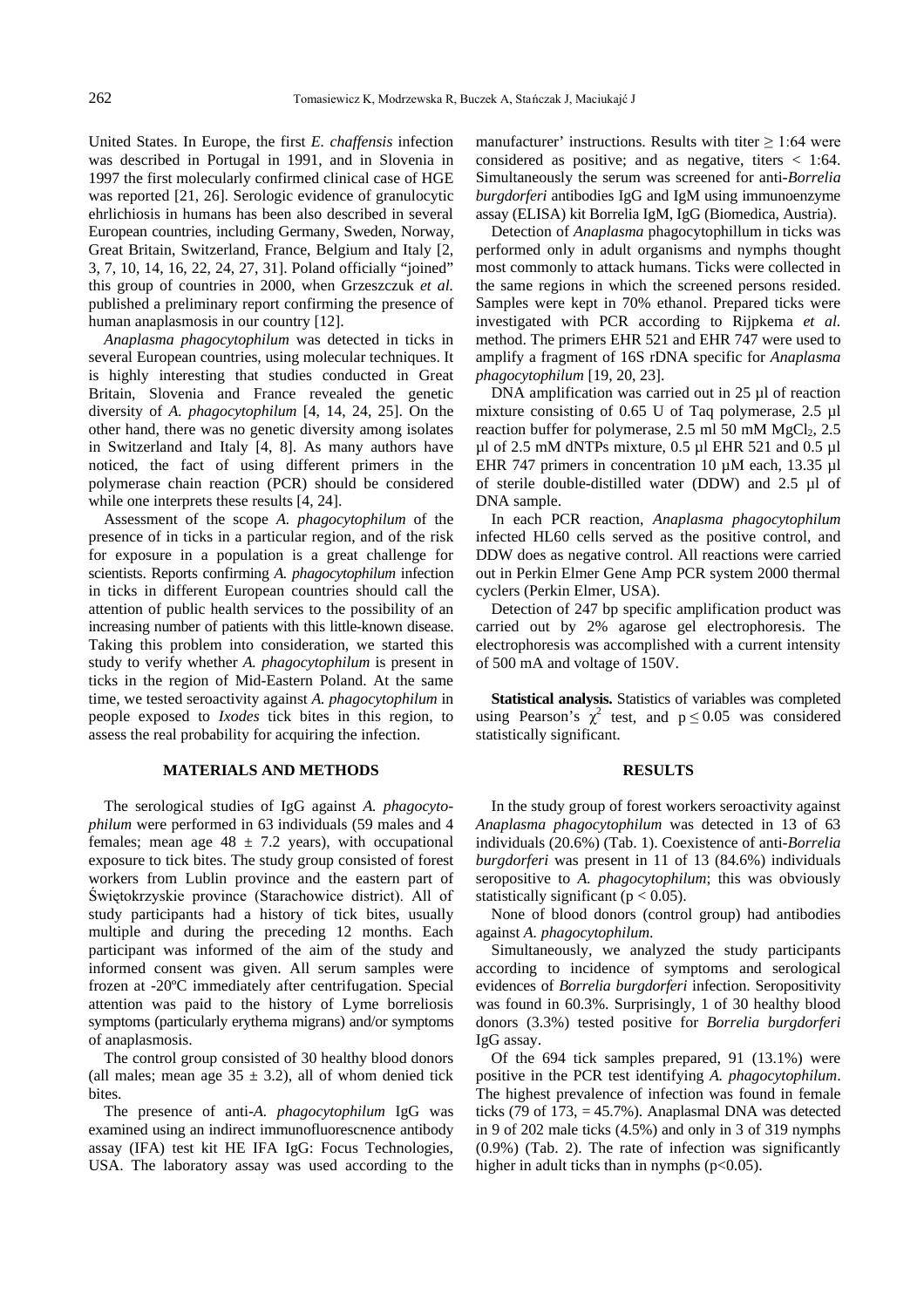| Anti - B. burgdorferi IgM/IgG |            | Anti-A. <i>phagocytophilum</i> IgG |            |
|-------------------------------|------------|------------------------------------|------------|
|                               |            | positive                           | negative   |
| Positive                      | 38 (60.3%) | 11 (17.5%)                         | 27 (42.9%) |
| Negative                      | 25 (39.7%) | $2(3.2\%)$                         | 23 (36.5%) |
| Total                         | 63         | 13 (20.6%)                         | 50 (79.4%) |

**Table 1.** Prevalence of IgG against *A. phagocytophilum* and IgM/IgG against *B. burgdorferi* in the study population of forest workers.

**Table 2.** Prevalence of *Anaplasma phagocytophilum* in ticks collected during the study.

| Tick<br>developmental<br>stage | Total number of<br>examined ticks | No. of ticks infected<br>with Anaplasma<br>phagocytophilum |
|--------------------------------|-----------------------------------|------------------------------------------------------------|
| Female ticks                   | 173                               | 79 (45.7%)                                                 |
| Male ticks                     | 202                               | $9(4.5\%)$                                                 |
| <b>Nymphs</b>                  | 319                               | $3(0.9\%)$                                                 |
| Total                          | 694                               | 91 (13.1%)                                                 |
|                                |                                   |                                                            |

## **DISCUSSION**

In recent years, only a few reports have been published which confirm the existence of human granulocytic ehrlichiosis agent in ticks, and seropositivity for *Anaplasma phagocytophilum* in populations exposed to tick bites in Poland [12, 13, 29, 30].

For the first time, we report here the results of a study conducted in Mid-Eastern Poland. The area is rich in forests, wild animals, and is well known as a reservoir of ticks infected with *Borrelia burgdorferi*. According to official reports of Polish Institute of Hygiene, in the study area about 200 new cases of borreliosis are reported yearly.

The prevalence of antibody against *Borrelia burgdorferi* in our study group was 60.3%, much higher than that observed in a comparable study in northeastern Poland (24.6%) [13]. This result confirmed the frequent exposure to tick bites, including occupational risk of infection.

In detecting antibodies against *A. phagocytophilum* in 13 of 63 individuals (20.6%) we have proved the presence of *A. phagocytophilum* in our region in a quite high frequency. It is interesting to compare this result with another studies concerning the occurrence of *A. phagocytophilum* in other region of Poland – the Białowieża Primeval Forest [13]. The rate of seroprevalence in our study was even 3 times higher than that found by Grzeszczuk et al. in Białowieża Primeval Forest (6.2%). The reason for such a huge difference may be the choice of tested individuals, although both studies included mostly individuals with a history of tick bites (in the latter, only 4 of 130 denied tick bites) [13]. The frequency of anti-*A. phagocytophilum* in our study resembles that found in Germany (14%) and Switzerland (17%) [10, 28], and surprisingly was much higher than observed in Russia [32].

It is worth mentioning that in 11 individuals both antibodies against *A. phagocytophilum* and *Borrelia burgdorferi* were present. The coexistence of these markers of dual infection can be easily explained by similar a route of infection and epidemiological relationships. On the other hand, 2 of 13 individuals seropositive to *A. phagocytophilum* had no markers of borrelial infection. The results of our study are in agreement with those of other authors, that patients with Lyme borreliosis are far more likely to have the anti-HGE agent than seronegative controls [2, 13].

Investigating of *A. phagocytophilum* prevalence in vectors may help to assess the risk for infection in humans. In Poland, *Ixodes ricinus* is thought to be a principal vector in both Lyme borreliosis as well as human anaplasmosis. Our study included a huge, representative number of ticks, and the overall rate of infection in ticks was 13.1% (91 of 694). This percentage is higher, compared to results of similar studies in France, Sweden, and in China, Korea and Russia [5, 15, 24, 31, 32].

Few studies have been carried out in Poland concerning the presence of *A. phagocytophilum* in ticks that country. Stańczak et al. have isolated *A. phagocytophilum* in 19,1% *Ixodes ricinus* ticks in the Pomerania Region (North Poland) [30], and Grzeszczuk *et al.* have found the agent in 16% of ticks collected in the Białowieża Primeval Forest [13]. The prevalence of *A. phagocytophilum* infection in ticks studied by Skotarczak *et al.* in north-western Poland was much lower (4.5%) [29].

The rate of *A. phagocytophilum* infection varies in particular developmental stages of *Ixodes* ticks. We have observed the highest value in female adult ticks – 45.6% (79 of 173). Male ticks were infected significantly less frequently  $-4.45\%$  (9 of 202), and the lowest value was observed in nymphs – 0.94% (3 of 319). A similar percentage of infected nymphs has been noted by Polish authors [13], as well as by several others in Western Europe and the United States [17]. It should be mentioned here that there are reports with controversial results. British, Italian and Swedish studies have shown the infection rates in nymphs were greater in adult ticks [8, 14, 31]. The difference in *A. phagocytophilum* prevalence in adult and nymphal stages are probably connected to tick behavioral preferences and host dependence. Although all stages of *Ixodes ricinus* parasitize a large variety of animal hosts, larvae prefer small rodents, nymphs to birds and larger animals, and adults ticks-large mammals [4].

Because of the highly non-specific clinical manifestation of human anaplasmosis, appropriate diagnosis cannot be carried out practically based on the history of tick bites and symptoms. It should be confirmed with sensitive and specific laboratory tests; although an indirect immunofluorescence antibody assay, which is used for seroepidemiological surveys, cannot always confirm active disease and differentiate between disease and previous long-ago exposure to *A. phagocytophilum*. The